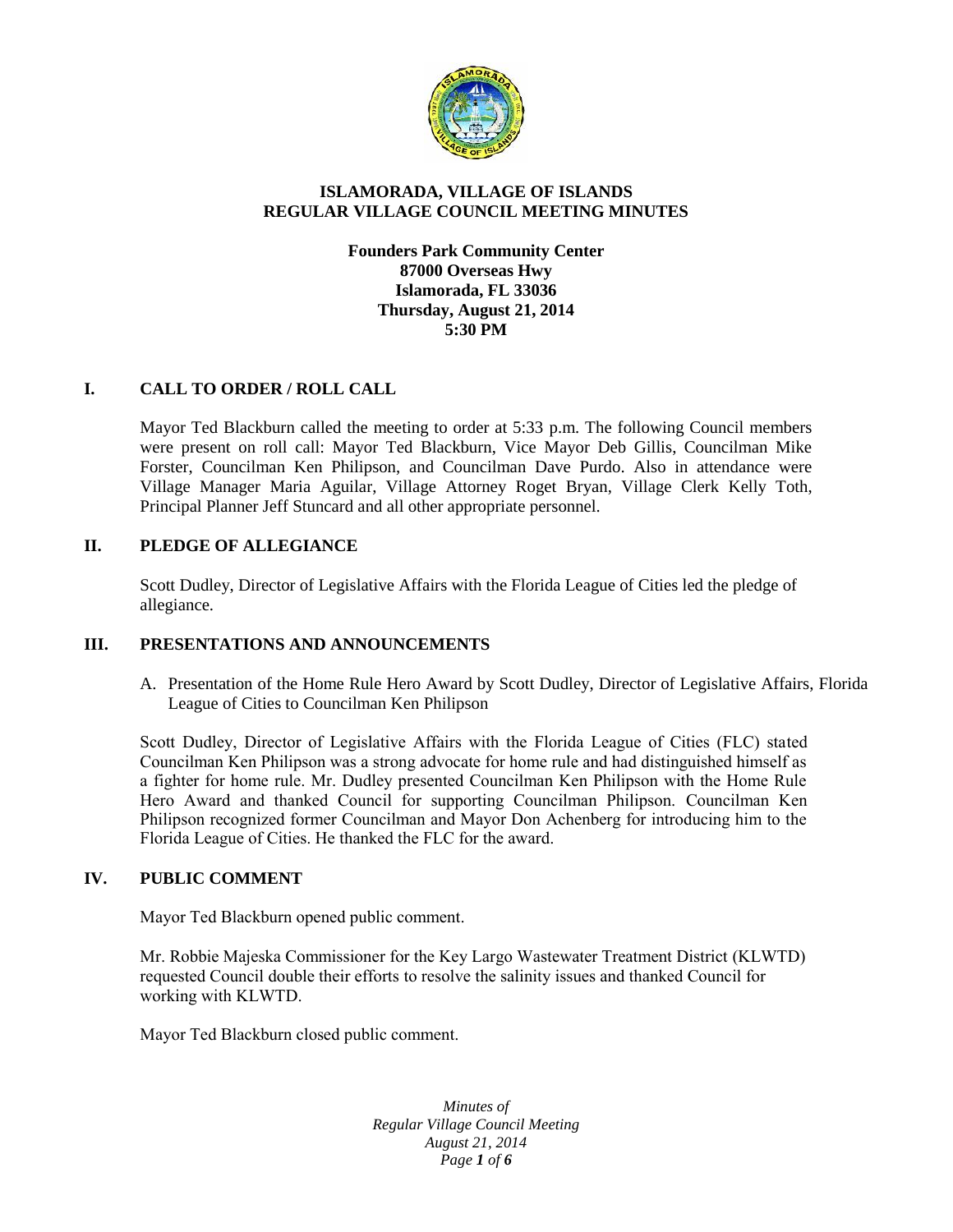# **V. AGENDA: Request for Deletion / Emergency Additions**

Mayor Ted Blackburn requested that XII (A) be moved ahead of the Wastewater Project update. Councilman Mike Forster requested discussion under the Mayor/Council Communications regarding funding for land acquisition and conservation initiatives. Mayor Blackburn added discussion items pertaining to a 300 foot diving/snorkeling ban and bully netting; Green Turtle Hammock; and the RESTORE Act.

#### **VI. CITIZENS' ADVISORY COMMITTEE UPDATES** None.

# **VII. VILLAGE MANAGER REPORTS AND UPDATES**

A. Update Regarding Financing for Connections

Village Manager Maria Aguilar notified Council of the Tuesday, August 26<sup>th</sup> multiagency staff meeting to discuss the Master Development Plan for the Fills. She stated the meeting would be publicly noticed and invited Council to attend.

Financing assistance for sewer connection costs

Village Manager Maria Aguilar provided an update on financing assistance for sewer connection costs. She stated most municipalities use Community Development Block Grants (CDBG) or State Housing Initiatives Partnership (SHIP) funds to provide grants or low interest loans, but that these were often had low income restrictions.

Ms. Aguilar stated the connection deadline for property owners with grinder pumps was December 31, 2014. Ms. Aguilar suggested that in the event a property owner could not afford the connection costs, the Village could extend the December 31, 2014 deadline, providing the property owner had applied for the CDBG grant; and suggested the Village could offer property owners a payment plan similar to the payment plan the vacuum system property owners received.

Vice Mayor Deb Gillis asked if there was assistance for the property owners that did not qualify for CDBG. Village Manager Maria Aguilar stated that if they didn't qualify for CDBG, then the payment option could be available. Vice Mayor Gillis suggested researching additional funding options for residential and commercial property owners installing vacuum pits.

Councilman Mike Forster requested consensus from Council regarding directing the Villager Manager to research additional funding options for property owners that do not qualify for CDBG. Council expressed consensus.

Mayor Ted Blackburn opened public comment.

Mr. Robbie Majeska stated KLWTD has been going through the same situation for six years and that the citizens have known for this long that they would need to connect. He suggested a separate assessment category for those that do not have the money to connect and that the assessment would pay for the costs associated with connecting.

Mayor Ted Blackburn closed public comment.

# **VIII. CONSENT AGENDA**

A. Minutes:

*Minutes of Regular Village Council Meeting August 21, 2014 Page 2 of 6*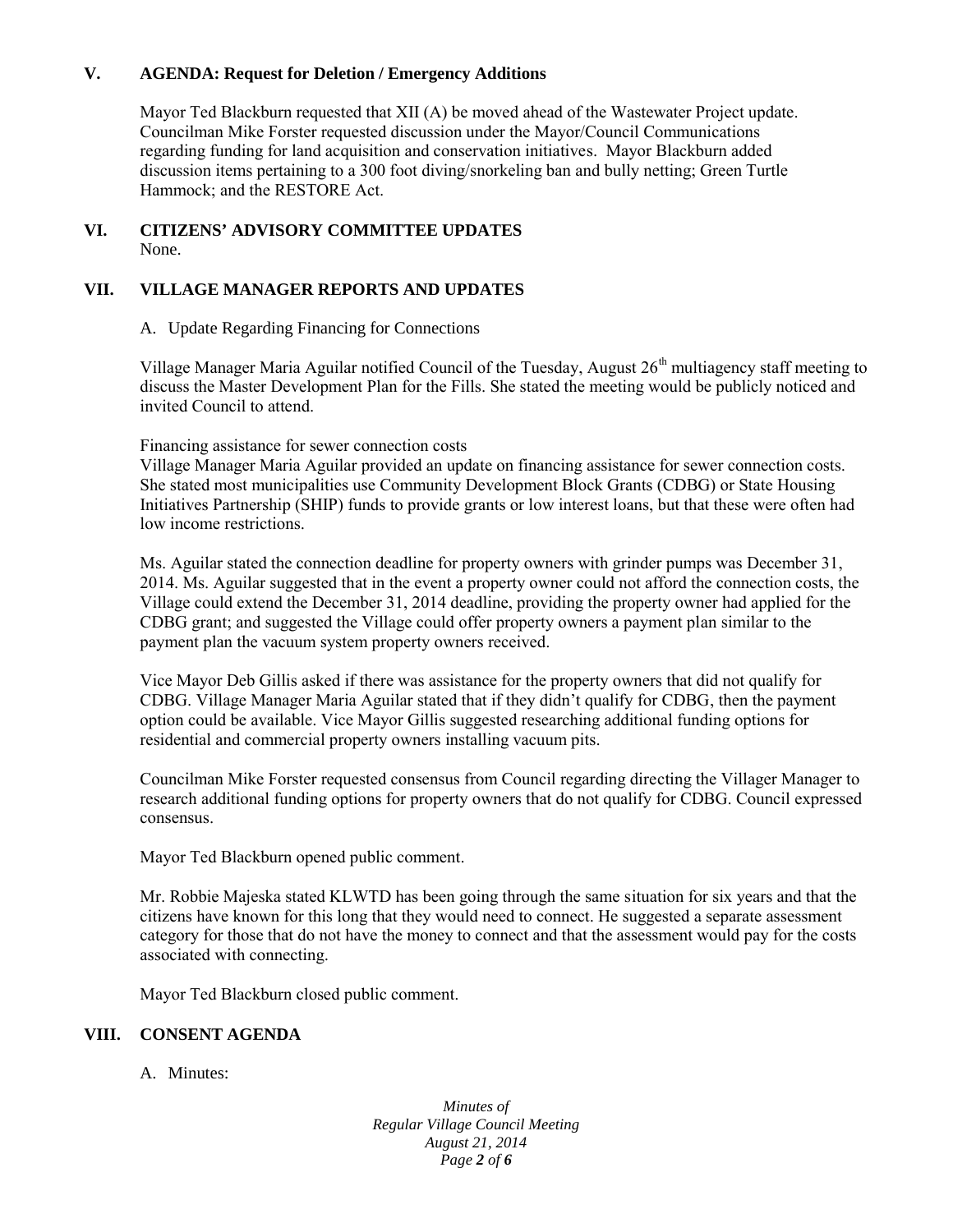July 10, 2014 Regular Village Council Meeting July 22, 2014 Village Council Budget Workshop

Councilman Ken Philipson made a motion to approve; Vice Mayor Deb Gillis seconded the motion. Council voted all in favor. The motion passed 5-0.

# **IX. WASTEWATER MATTERS**

A. Wastewater Project Update

Wastewater Program Manager Greg Tindle announced the grinder pump easement document was revised in response to citizen input and was being mailed out. Councilman Ken Philipson expressed concern over citizens understanding the differences in the two agreements. Mr. Tindle explained that a cover letter would be included with the new agreement explaining the changes.

Mayor Ted Blackburn asked if the easement was part of the Utility Policy. Village Attorney Roget Bryan stated that it was not and explained that the easements allow for the construction for the grinder pumps. Mr. Bryan stated that without the easement the Village did not have the authority to accesses private property.

Councilman Ken Philipson inquired as to when a property owner would pay for connection costs and how much the property owner would pay.

Village Attorney Roget Bryan stated the easement document was one part of opting-in to the grinder pump program. He explained that the location work sheet and an onsite location process, which identifies where the property owner wants the grinder pump to be placed, would also be required. Once the location was identified, calculations would be done on that particular property to determine the amount of pipe needed and the costs associated with the connection. Mr. Bryan explained that a notification from Reynolds Water Islamorada, LLC had been sent to property owners explaining the grinder pump program in great detail as well as the deadlines.

Vice Mayor Deb Gillis stated the payment was due by December 31, 2014, but that the paperwork was requested to be submitted by September 30, 2014. Councilman Ken Philipson asked what happens if payment was not made by December 31, 2014.

Wastewater Program Manager Greg Tindle stated that if payment was not made by the December 31 deadline the Village would need to consider other options such as extending the deadline, or financing assistance. He stated that the required grinder pump program documents would need to be submitted by December 31, 2014.

Wade Trim Executive Vice President Tom Brzezinski stated that the Florida Keys Aqueduct Authority would be taking a draft interlocal agreement between FKAA and the Village before their board for consideration. He stated this agreement would allow for cost sharing of the paving to be done in Venetian Shores. Mr. Brzezinski stated this is a savings of about \$240,000 to the Village. He stated once the FKAA board approved the draft, it would be brought before Village Council for consideration.

Mr. Tom Brzezinski provided an update on the salinity issues and the affected vacuum pits. Mayor Ted Blackburn opened public comment.

Mr. Larry Barr spoke about an email from Wendy Sorrell regarding candy cane replacement. He expressed concern over the salinity issues.

> *Minutes of Regular Village Council Meeting August 21, 2014 Page 3 of 6*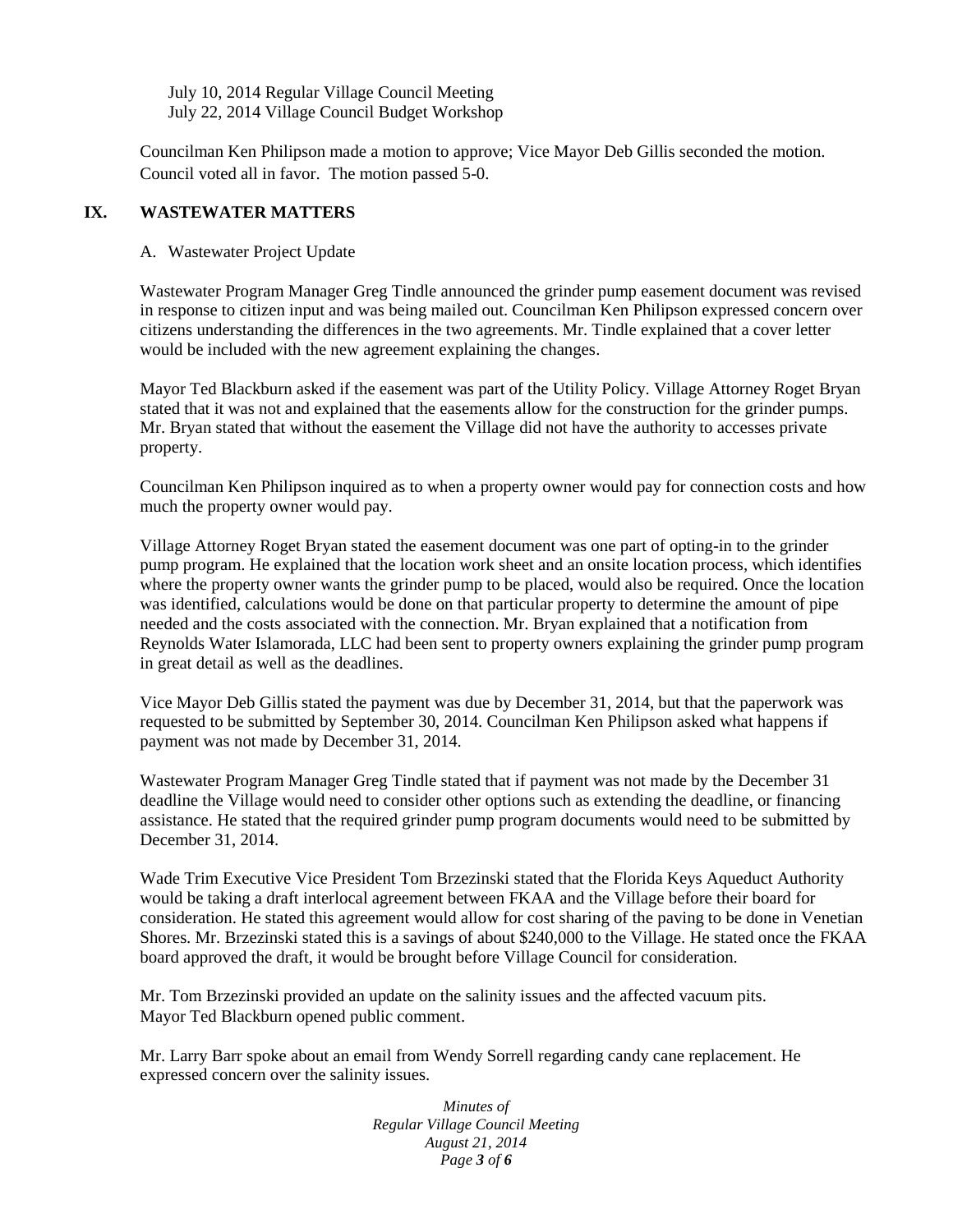Wastewater Program Manager Greg Tindle stated that the candy canes are only removed if a new vacuum pit is installed.

Mr. Stan Marguiles expressed concern about potential stormwater issues once the repaving of Venetian Boulevard occurs.

Village Manager Maria Aguilar stated the Village was in the process of establishing an agreement with Weiler Engineering to conduct an analysis of the areas in the Village with the worst stormwater issues.

Mr. Dave Guardino suggested more forecasting to address potential wastewater issues.

Mayor Ted Blackburn closed public comment.

# **X. ORDINANCES**

None.

#### **XI. QUASI-JUDICIAL** None.

# **XII. RESOLUTIONS**

A. Resolution Placing the Proposed Charter Amendment on the Ballot for the Nov. 4<sup>th</sup> Election

Village Attorney Roget Bryan read the title of the Resolution and presented the staff report.

Vice Mayor Deb Gillis stated she would have liked to have seen some exemptions included in the language of the amendment.

Councilman Dave Purdo spoke in support of the amendment going to the voters. He spoke against the charter amendment as it was written.

Councilman Ken Philipson stated he would have reduced the square footage to 5,000, excluding Village Center and would have included some exclusions.

Mayor Ted Blackburn opened public comment.

Mr. Pete Bacheler expressed concern over the way the amendment was written and provided examples of potential issues that could arise.

Mr. Dan Phair expressed concern over potential FEMA rulings that would prevent building.

Mr. Dave Guardino asked if current approved properties would be exempted from new legislation. Mayor Ted Blackburn stated that it was his understanding that they would be exempt.

Ms. Amy Knowles reiterated that the Community Task Force voted in favor of allowing the voters to decide.

Mayor Ted Blackburn closed public comment.

Councilman Ken Philipson made a motion to approve; Councilman Dave Purdo seconded the motion. Council voted all in favor. The motion passed 5-0.

> *Minutes of Regular Village Council Meeting August 21, 2014 Page 4 of 6*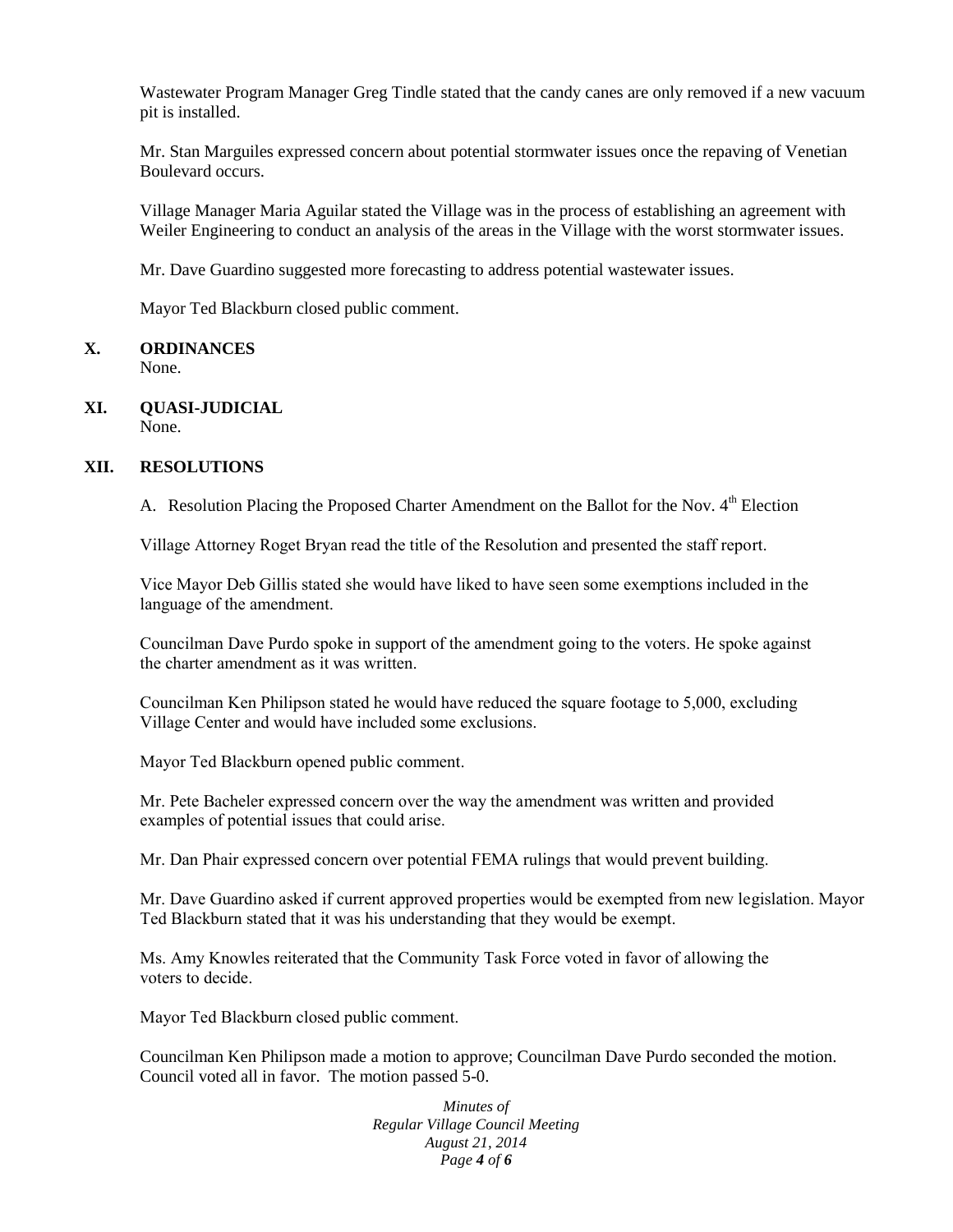B. Consideration of a Development Agreement Pursuant to Chapter 163, Florida Statutes, Between the Village and ETC XII LLC

Village Attorney Roget Bryan read the title of the Resolution and presented the staff report recommending approval.

Mayor Ted Blackburn opened public comment; seeing none, public comment was closed.

Councilman Mike Forster made a motion to approve. Vice Mayor Deb Gillis seconded the motion. The Council voted all in favor. The motion passed 5-0.

#### **XIII. MOTIONS**

None.

# **XIV. MAYOR / COUNCIL COMMUNICATIONS**

- A. Councilman Mike Forster stated Nick Kimball had resigned from the Affordable Housing Committee and appointed Jenn Weiden Ramassini to the Affordable Housing Committee.
- B. Councilman Mike Forster suggested \$25,000 to \$30,000 be added to the FY 2014-2015 budget for acquiring conservation property. Vice Mayor Deb Gillis said she would support it. Councilman Ken Philipson stated he could support it or argue against it. Staff was giving direction to add it to the budget.
- C. Mayor Ted Blackburn began discussion of the possibility of yearly regulation regarding the 300 foot limitation on snorkeling and diving that currently only occurs during lobster mini-season. He addressed the pros and cons. Mayor Blackburn stated that Village Council could not make a judgment on this as it had to go before the Nearshore Water Regulation Citizens' Advisory Committee for their review. Mayor Blackburn stated that simultaneously a bully netting ban should be considered within these limitations. Vice Mayor Deb Gillis suggested specific time limitation on bully netting and stated that it had to be addressed on the state level by FWC. Vice Mayor Gillis spoke against the 300 foot limitation on snorkeling and diving for citizens. Discussion ensued.

Mayor Ted Blackburn opened public comment

Mr. Larry Barr spoke against the limitations.

John Sutter stated he would be the liaison to the Nearshore Water Regulation Citizens' Advisory Committee and would make sure it was added to the agenda. He spoke in favor of obtaining consensus from the stakeholders.

Mayor Ted Blackburn closed public comment.

- D. Mayor Ted Blackburn suggested requesting a quarterly report from the Green Turtle Hammock School regarding their activities. Mike Forster agreed. Village Manger Maria Aguilar stated that it had already been coordinated for the second Regular Village Council Meeting in September.
- E. Mayor Ted Blackburn began discussion on the RESTORE Act Committee and stated they were meeting on September 26, 2014 and suggested one of the Council members attends. Councilman Mike Forster stated he would like the opportunity to be involved with the RESTORE Act Committee. Vice Mayor Deb Gillis stated it made perfect sense for Councilman Forster to be involved with the

*Minutes of Regular Village Council Meeting August 21, 2014 Page 5 of 6*